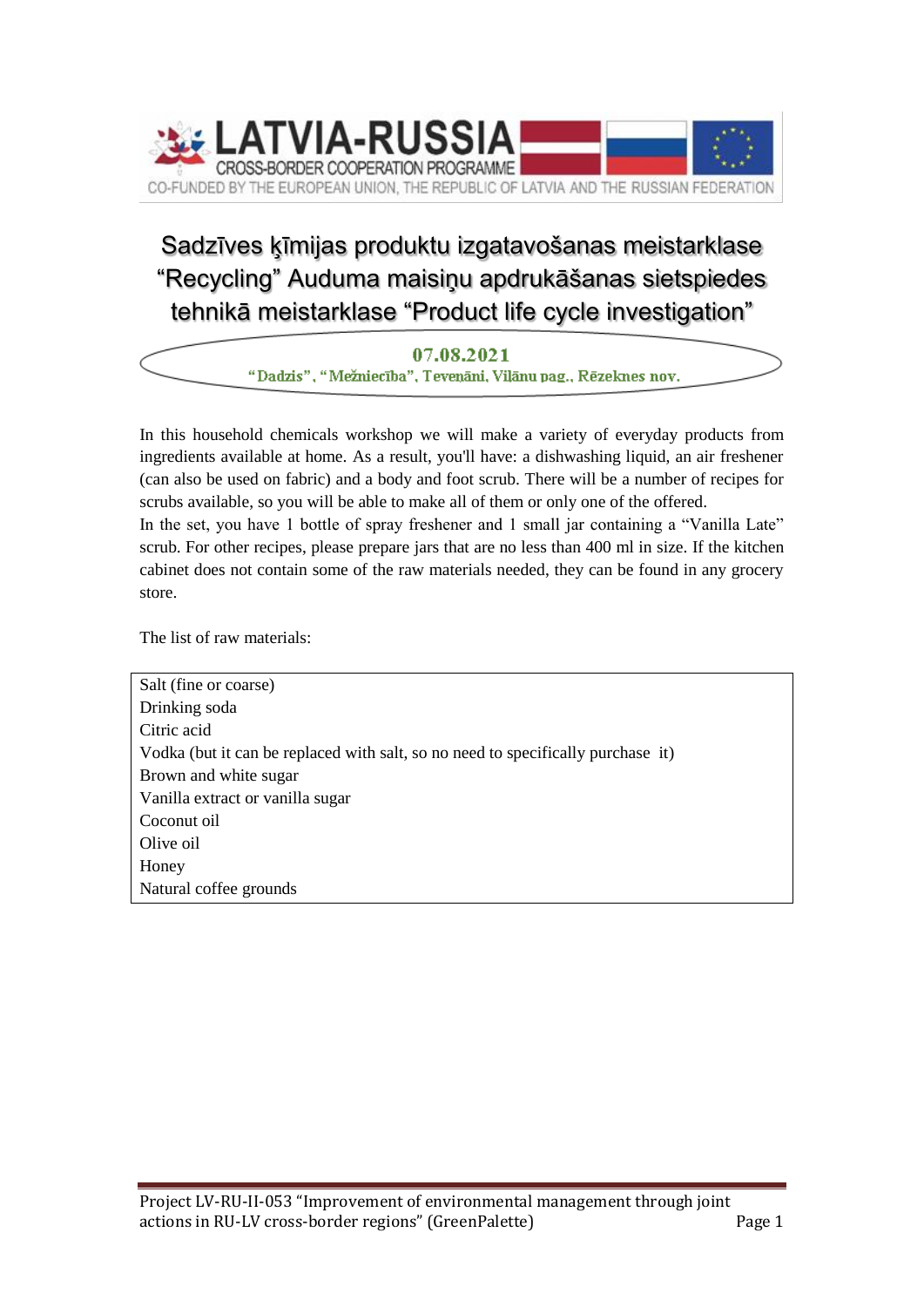# Recipes

### **1. Dishwashing liquid (dry)**

1/3 glass of salt (it's best to use fine salt)

2/3 glasses of drinking soda

1 tsp. of citric acid

Few drops of essential oil by choice

Instructions: add all the ingredients in a jar, mix well and it's ready to use.

Use: put the created mass on a wet plate or dishwashing sponge, wash the plate with circular movements. After scrubbing the dirt off, rinse the plate with clean water.

#### **2. Air and body freshener (make it in the bottles sent to you)**

10 ml of vodka or a pinch of salt (add immediately to the bottle);

20-30 drops of essential oils (use one or more from those sent to you); water.

Instructions: pour the vodka or add a pinch of salt straight into the bottle, then add the essential oils. Screw the bottle cap on and shake the bottle. If you use vodka, the mass in the bottle should turn white, if you use salt, the salt should dissolve). Add water to fill up the free space left in the bottle. And you're done!

Use: this freshener can be used on both clothes and furniture. If the skin is sensitive, it is better not to use the freshener on the skin. Shake the bottle before use.

Note for mixing the essential oils:

The mint essential oil fits into mixtures with lavender, tea tree, rosemary, eucalyptus, grapefruit, lemon and pine. Because of its strong menthol flavor, WE DO NOT RECOMMEND it to pregnant women, nursing mothers, children under age of 3, people with asthma, epilepsy and high blood pressure.

#### **3. Sugar body scrub with vanilla and coconut**

Jar (approximately 400ml)

64g brown sugar

3 tbsp. of coconut oil (molten)

 $\frac{1}{4}$  tsp. of vanilla extract or it can be replaced with 4g of vanilla sugar

Instructions: mix all the ingredients into homogeneous mass and place lid on the jar.

Use: apply small amount on wet skin and rinse.

Note on the effects of ingredients:

Brown sugar is known to clear the skin perfectly.

Coconut oil is a great gift of nature that can be widely used in beauty care and food making. In the scrubs, coconut oil is used to moistening, fixing, and clearing the skin from the dead cells; it gently seeps into the skin.

Vanilla is popular in cosmetics because of its' aroma and because it moisturizes, softens and smoothes out the skin.

#### 4. Sugar scrub "Sweet mint"

60g of sugar (white) 1 ½ tbsp. of olive oil